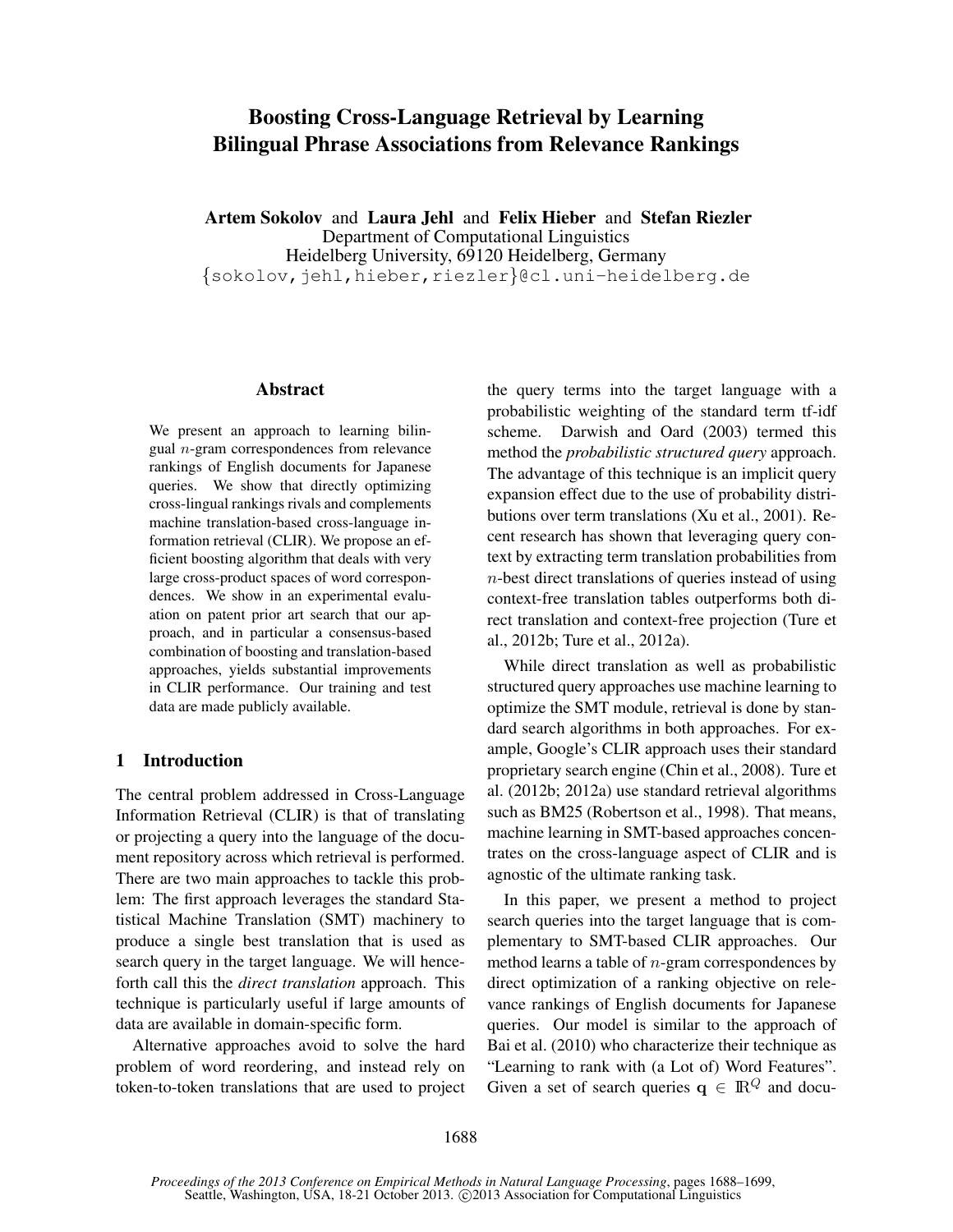ments  $\mathbf{d} \in \mathbb{R}^D$ , where the  $j^{\text{th}}$  dimension of a vector indicates the occurrence of the  $j<sup>th</sup>$  word for dictionaries of size  $Q$  and  $D$ , we want to learn a score  $f(\mathbf{q}, \mathbf{d})$  between a query and a given document using the model<sup>1</sup>

$$
f(\mathbf{q}, \mathbf{d}) = \mathbf{q}^{\top} W \mathbf{d} = \sum_{i=1}^{Q} \sum_{j=1}^{D} q_i W_{ij} d_j.
$$

We take a pairwise ranking approach to optimization. That is, given labeled data in the form of a set R of tuples  $(q, d^+, d^-)$ , where  $d^+$  is a relevant (or higher ranked) document and  $d^-$  an irrelevant (or lower ranked) document for query q, the goal is to find a weight matrix  $W \in \mathbb{R}^{Q \times D}$  such that  $f(\mathbf{q}, \mathbf{d}^+) > f(\mathbf{q}, \mathbf{d}^-)$  for all data tuples from R. The scoring model learns weights for all possible correspondences of query terms and document terms by directly optimizing the ranking objective at hand. Such a phrase table contains domain-specific word associations that are useful to discern relevant from irrelevant documents, something that is orthogonal and complementary to standard SMT models.

The challenge of our approach can be explained by constructing a joint feature map  $\phi$  from the outer product of the vectors q and d where

$$
\phi_{((i-1)D+j)}(\mathbf{q},\mathbf{d}) = (\mathbf{q} \otimes \mathbf{d})_{ij} = (\mathbf{q}\mathbf{d}^{\top})_{ij}.
$$
 (1)

Using this feature map, we see that the score function f can be written in the standard form of a linear model that computes the inner product between a weight vector w and a feature vector  $\phi$  where  $w, \phi \in \mathbb{R}^{Q \times D}$  and

$$
f(\mathbf{q}, \mathbf{d}) = \langle w, \phi(\mathbf{q}, \mathbf{d}) \rangle.
$$
 (2)

While various standard algorithms exist to optimize linear models, the difficulty lies in the memory footprint and capacity of the word-based model. A fullsized model includes  $Q \times D$  parameters which is easily in the billions even for moderately sized dictionaries. Clearly, an efficient implementation and remedies against overfitting are essential.

The main contribution of our paper is the presentation of algorithms that make learning a phrase table by direct rank optimization feasible, and an experimental verification of the benefits of this approach, especially with regard to a combination of the orthogonal information sources of rankingbased and SMT-based CLIR approaches. Our approach builds upon a boosting framework for pairwise ranking (Freund et al., 2003) that allows the model to grow incrementally, thus avoiding having to deal with the full matrix W. Furthermore, we present an implementation of boosting that utilizes parallel estimation on bootstrap samples from the training set for increased efficiency and reduced error (Breiman, 1996). Our "bagged boosting" approach allows to combine incremental feature selection, parallel training, and efficient management of large data structures.

We show in an experimental evaluation on largescale retrieval on patent abstracts that our boosting approach is comparable in MAP and improves significantly by 13-15 PRES points over very competitive translation-based CLIR systems that are trained on 1.8 million parallel sentence pairs from Japanese-English patent documents. Moreover, a combination of the orthogonal information learned in rankingbased and translation-based approaches improves over 7 MAP points and over 15 PRES points over the respective translation-based system in a consensusbased voting approach following the Borda Count technique (Aslam and Montague, 2001).

# 2 Related Work

Recent research in CLIR follows the two main paradigms of direct translation and probabilistic structured query approaches. An example for the first approach is the work of Magdy and Jones (2011) who presented an efficient technique to adapt off-the-shelf SMT systems for CLIR by training them on data pre-processed for retrieval (case folding, stopword removal, stemming). Nikoulina et al. (2012) presented an approach to direct translationbased CLIR where the n-best list of an SMT system is re-ranked according to the MAP performance of the translated queries. The probabilistic structured query approach has seen a lot of work on contextaware query expansion across languages, based on various similarity statistics (Ballesteros and Croft, 1998; Gao et al., 2001; Lavrenko et al., 2002; Gao

<sup>&</sup>lt;sup>1</sup>With bold letters we denote vectors for query  $q$  and document d. Vector components are denoted with normal font letters and indices (e.g.,  $q_i$ ).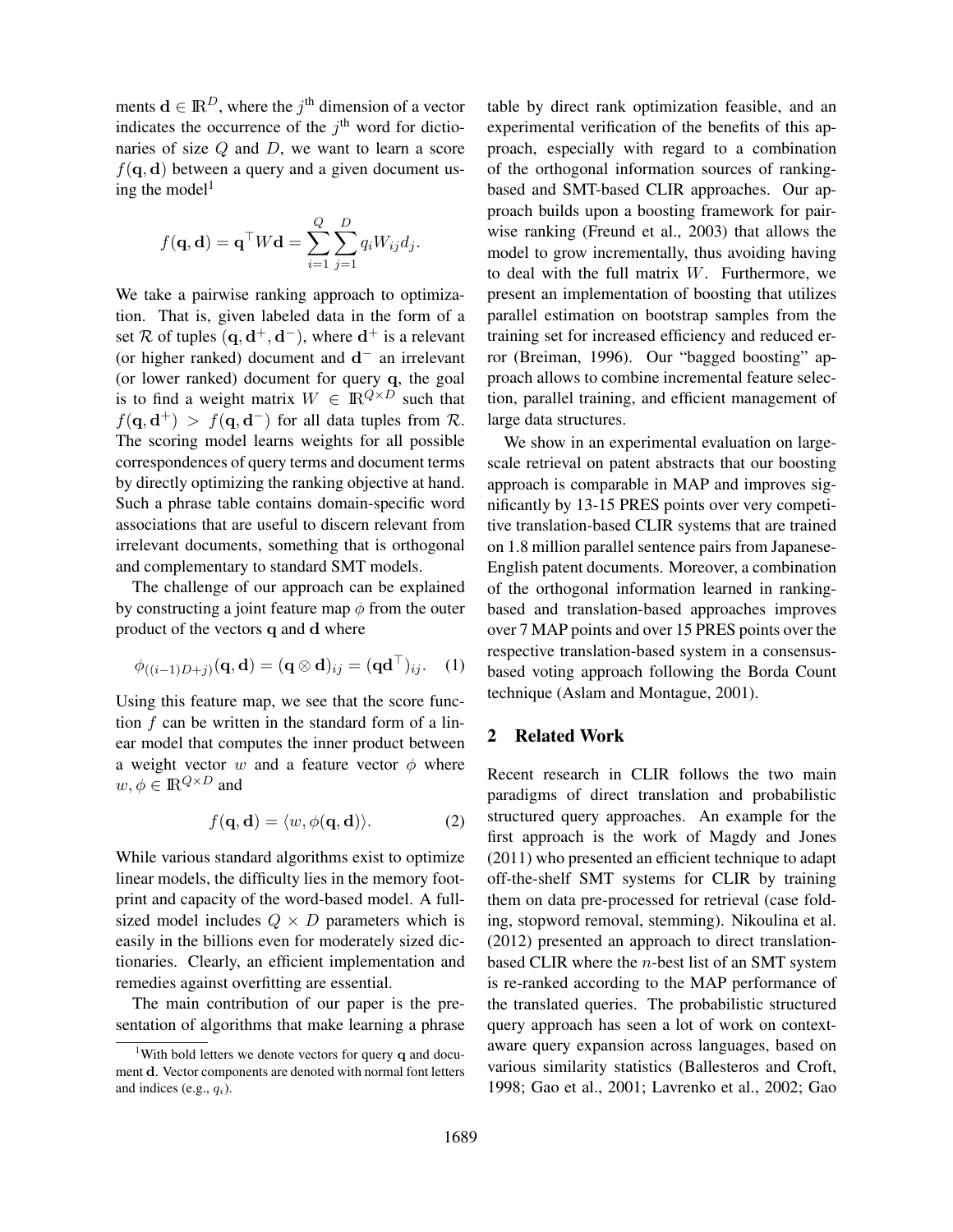et al., 2007). At the time of writing this paper, the most recent extension to this paradigm is Ture et al. (2012a). In addition to projecting terms from n-best translations, they propose a projection extracted from the hierarchical phrase- based grammar models, and a scoring method based on multi-token terms. Since the latter techniques achieved only marginal improvements over the context-sensitive query translation from  $n$ -best lists, we did not pursue them in our work.

CLIR in the context of patent prior art search was done as extrinsic evaluation at the NTCIR Patent $MT<sup>2</sup>$  workshops until 2010, and has been ongoing in the  $CLEF-IP<sup>3</sup>$  benchmarking workshops since 2009. However, most workshop participants did either not make use of automatic translation at all, or they used an off-the-shelf translation tool. This is due to the CLEF-IP data collection where parts of patent documents are provided as manual translations into three languages. In order to evaluate CLIR in a truly cross-lingual scenario, we created a large patent CLIR dataset where queries and documents are Japanese and English patent abstracts, respectively.

Ranking approaches to CLIR have been presented by Guo and Gomes (2009) who use pairwise ranking for patent retrieval. Their method is a classical learning-to-rank setup where retrieval scores such as tf-idf or BM25 are combined with domain knowledge on patent class, inventor, date, location, etc. into a dense feature vector of a few hundred features. Methods to learn word-based translation correspondences from supervised ranking signals have been presented by Bai et al. (2010) and Chen et al. (2010). These approaches tackle the problem of complexity and capacity of the cross product matrix of word correspondences from different directions. The first proposes to learn a low rank representation of the matrix; the second deploys sparse online learning under  $\ell_1$  regularization to keep the matrix small. Both approaches are mainly evaluated in a monolingual setting. The cross-lingual evaluation presented in Bai et al. (2010) uses weak translationbased baselines and non-public data such that a direct comparison is not possible.

A combination of bagging and boosting in the context of retrieval has been presented by Pavlov et al. (2010) and Ganjisaffar et al. (2011). This work is done in a standard learning-to-rank setup using a few hundred dense features trained on hundreds of thousands of pairs. Our setup deals with billions of sparse features (from the cross-product of the unrestricted dictionaries) trained on millions of pairs (sampled from a much larger space). Parallel boosting where all feature weights are updated simultaneously has been presented by Collins et al. (2002) and Canini et al. (2010). The first method distributes the gradient calculation for different features among different compute nodes. This is not possible in our approach because we construct the cross-product matrix on-the-fly. The second approach requires substantial efforts in changing the data representation to use the MapReduce framework. Overall, one of the goals of our work is sequential updating for implicit feature selection, something that runs contrary to parallel boosting.

## 3 CLIR Approaches

#### 3.1 Direct translation approach

For direct translation, we use the SCFG decoder cdec (Dyer et al.,  $2010)^4$  and build grammars using its implementation of the suffix array extraction method described in Lopez (2007). Word alignments are built from all parallel data using mgiza<sup>5</sup> and the Moses scripts<sup>6</sup>. SCFG models use the same settings as described in Chiang (2007). Training and querying of a modified Kneser-Ney smoothed 5 gram language model are done on the English side of the training data using KenLM (Heafield,  $2011$ )<sup>7</sup>. Model parameters were optimized using cdec's implementation of MERT (Och (2003)).

At retrieval time, all queries are translated sentence-wise and subsequently re-joined to form one query per patent. Our baseline retrieval system uses the Okapi BM25 scores for document ranking.

<sup>2</sup>http://research.nii.ac.jp/ntcir/ntcir/ <sup>3</sup>http://www.ifs.tuwien.ac.at/˜clef-ip/

<sup>4</sup>https://github.com/redpony/cdec

<sup>5</sup>http://www.kyloo.net/software/doku.php/ mgiza:overview

<sup>6</sup>http://www.statmt.org/moses/?n=Moses. SupportTools

<sup>7</sup>http://kheafield.com/code/kenlm/ estimation/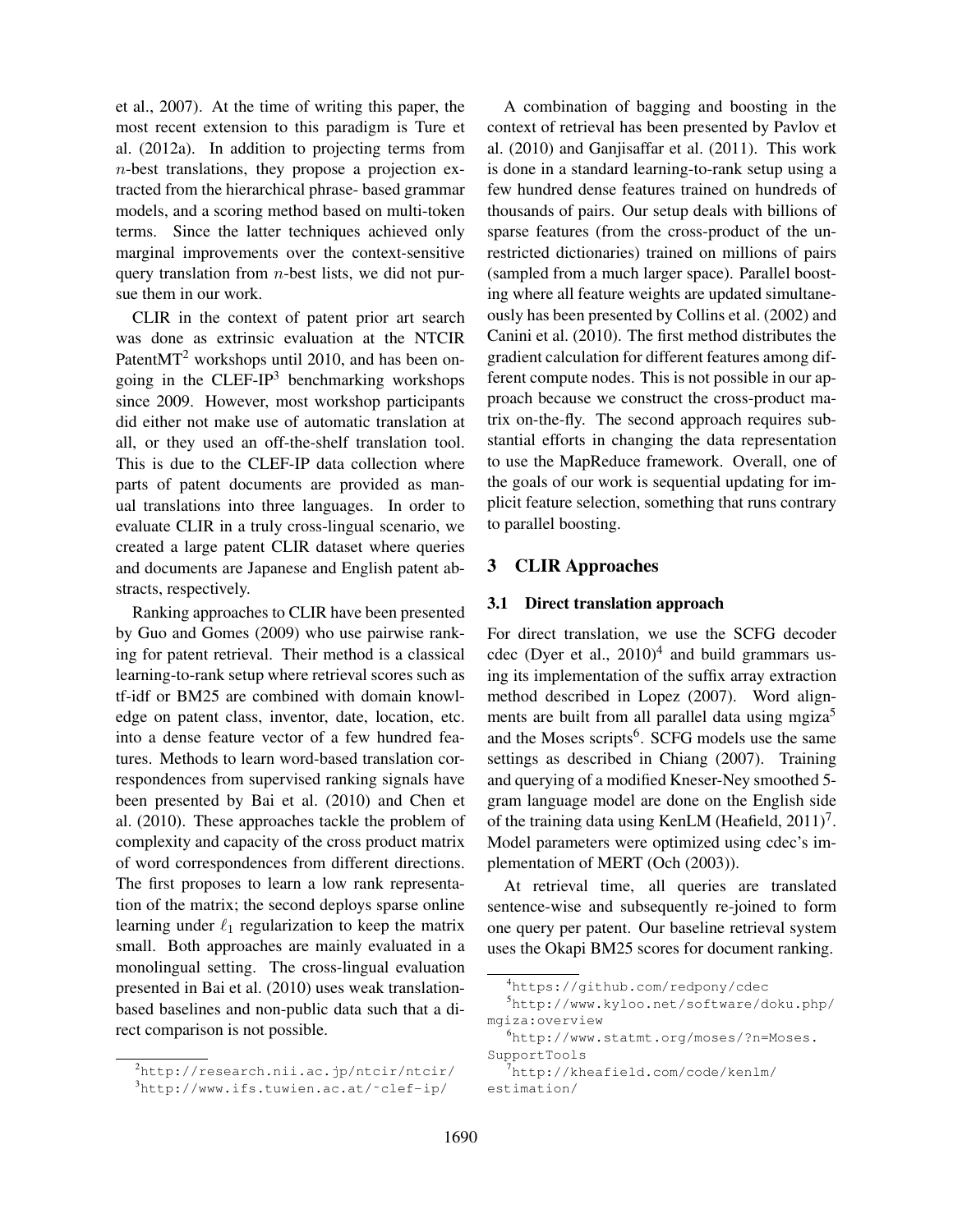#### 3.2 Probabilistic structured query approach

Early Probabilistic Structured Query approaches (Xu et al., 2001; Darwish and Oard, 2003) represent translation options by lexical, i.e., token-to-token translation tables that are estimated using standard word alignment techniques (Och and Ney, 2000). Later approaches (Ture et al., 2012b; Ture et al., 2012a) extract translation options from the decoder's n-best list for translating a particular query. The central idea is to let the language model choose fluent, context-aware translations for each query term during decoding. This retains the desired queryexpansion effect of probabilistic structured models, but it reduces query drift by filtering translations with respect to the context of the full query.

A projection of source language query terms  $f \in$  $F$  into the target language is achieved by representing each source token  $f$  by its probabilistically weighted translations. The score of target document  $E$ , given source language query  $F$ , is computed by calculating the BM25 rank over projected term frequency and document frequency weights as follows:

$$
score(E|F) = \sum_{f \in F} BM25(tf(f, E), df(f)) \quad (3)
$$

$$
tf(f, E) = \sum_{e \in E_f} tf(e, E)p(e|f)
$$

$$
df(f) = \sum_{e \in E_f} df(e)p(e|f)
$$

where  $E_f = \{e \in E | p(e|f) > p_L\}$  is the set of translation options for query term  $f$  with probability greater than  $p<sub>L</sub>$ . We also use a cumulative threshold  $p_C$  so that only the most probable options are added until  $p_C$  is reached.

Ture et al. (2012b; 2012a) achieved best retrieval performance by interpolating between (context-free) lexical translation probabilities  $p_{lex}$  estimated on symmetrized word alignments, and (context-aware) translation probabilities  $p_{nbest}$  estimated on the *n*best list of an SMT decoder:

$$
p(e|f) = \lambda p_{nbest}(e|f) + (1 - \lambda)p_{lex}(e|f) \quad (4)
$$

 $p_{nbest}(e|f)$  is estimated by calculating expectations of term translations from  $k$ -best translations:

$$
p_{nbest}(e|f) = \frac{\sum_{k=1}^{n} a_k(e, f) \mathcal{D}(k, F)}{\sum_{k=1}^{n} \sum_{e'} a_k(e', f) \mathcal{D}(k, F)}
$$

where  $a_k(e, f)$  is a function indicating an alignment of target term  $e$  to source term  $f$  in the  $k^{\text{th}}$  derivation of query F, and  $\mathcal{D}(k, F)$  is the model score of the  $k^{\text{th}}$ derivation in the *n*-best list for query  $F$ .

We use the same hierarchical phrase-based system that was used for direct translation to calculate n-best translations for the probabilistic structured query approach. This allows us to extract word alignments between source and target text for F from the SCFG rules used in the derivation. The concept of self-translation is covered by the decoder's ability to use pass-through rules if words or phrases cannot be translated.

Probabilistic structured queries that include context-aware estimates of translation probabilities require a preservation of sentence-wise contextsensitivity also in retrieval. Thus, unlike the direct translation approach, we compute weighted term and document frequencies for each sentence s in query  $F$  separately. The scoring (3) of a target document for a multiple sentence query then becomes:

$$
score(E|F) = \sum_{s \text{ in } F} \sum_{f \in s} BM25(tf(f, E), df(f))
$$

# 3.3 Direct Phrase Table Learning from Relevance Rankings

Pairwise Ranking using Boosting The general form of the RankBoost algorithm (Freund et al., 2003; Collins and Koo, 2005) defines a scoring function  $f(\mathbf{q}, \mathbf{d})$  on query q and document d as a weighted linear combination of  $T$  *weak learners*  $h_t$ such that  $f(\mathbf{q}, \mathbf{d}) = \sum_{t=1}^{T} w_t h_t(\mathbf{q}, \mathbf{d})$ . Weak learners can belong to an arbitrary family of functions, but in our case they are restricted to the simplest case of unparameterized indicator functions selecting components of the feature vector  $\phi(\mathbf{q}, \mathbf{d})$  in (1) such that f is of the standard linear form  $(2)$ . In our experiments, these features indicate the presence of pairs of uni- and bi-grams from the source-side vocabulary of query terms and the target-side vocabulary of document-terms, respectively. Furthermore, in order to simulate the pass-through behavior of SMT, we introduce additional features to the model that indicate the identity of terms in source and target. All identity features have the same fixed weight  $\beta$ , which is found on the development set.

For training, we are given labeled data in the form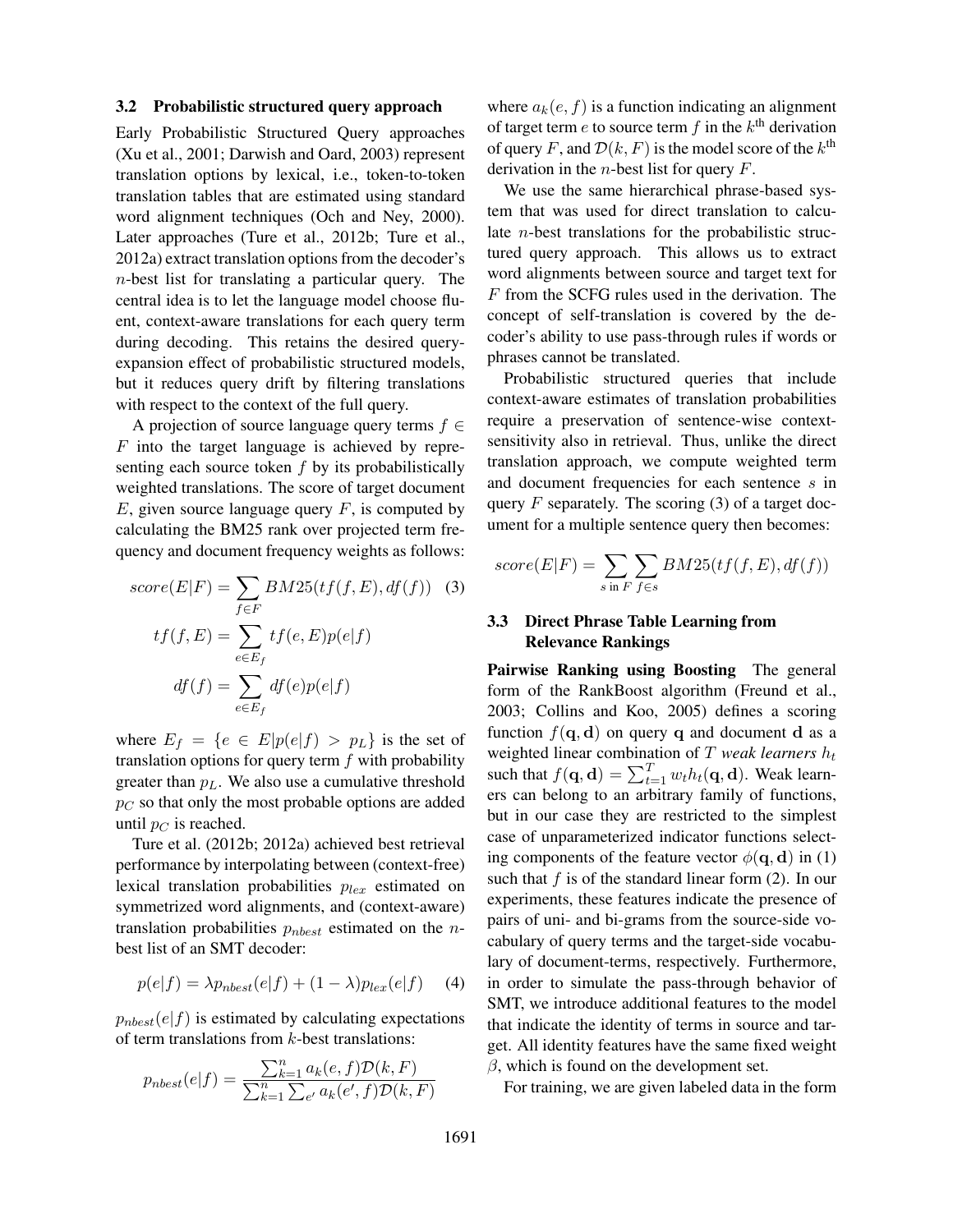of a set R of tuples  $({\bf q},{\bf d}^+,{\bf d}^-)$ , where  ${\bf d}^+$  is a relevant (or higher ranked) document and  $d^-$  an irrelevant (or lower ranked) document for query q. RankBoost's objective is to correctly rank querydocument pairs such that  $f(\mathbf{q}, \mathbf{d}^+) > f(\mathbf{q}, \mathbf{d}^-)$  for all data tuples from  $R$ . RankBoost achieves this by optimizing the following convex exponential loss:

$$
\mathcal{L}_{exp} = \sum_{(\mathbf{q}, \mathbf{d}^+, \mathbf{d}^-) \in \mathcal{R}} D(\mathbf{q}, \mathbf{d}^+, \mathbf{d}^-) e^{f(\mathbf{q}, \mathbf{d}^-) - f(\mathbf{q}, \mathbf{d}^+)},
$$

where  $D(q, \mathbf{d}^+, \mathbf{d}^-)$  is a non-negative importance function on pairs of documents for a given q.

We optimize  $\mathcal{L}_{exp}$  in a greedy iterative fashion, which closely follows an efficient algorithm of Collins and Koo (2005) for the case of binary-valued h. In each step, the single feature  $h$  is selected that provides the largest decrease of  $\mathcal{L}_{exp}$ , i.e., that has the largest projection on the direction of the gradient  $\nabla_h \mathcal{L}_{exp}$ . Because of the sequential nature of the algorithm, RankBoost implicitly performs automatic feature selection and regularization (Rosset et al., 2004), which is crucial to reduce complexity and capacity for our application.

Parallelization and Bagging To achieve parallelization we use a variant of bagging (Breiman, 1996) on top of boosting, which has been observed to improve performance, reduce variance and is trivial to parallelize. The procedure is described as part of Algorithm 1: From the set of preference pairs  $R$ , draw  $S$  equal-sized samples with replacement and distribute to nodes. Then, using each of the samples as a training set, separate boosting models  $\{w_t^s, h_t^s\}, s = 1...S$  are trained that contain the same number of features  $t = 1...T$ . Finally the models are averaged:  $f(\mathbf{q},\mathbf{d}) = \frac{1}{S}\sum_t \sum_s w_t^s h_t^s(\mathbf{q},\mathbf{d}).$ 

Algorithm The entire training procedure is outlined in Algorithm 1. For each possible feature  $h$ we maintain auxiliary variables  $W_h^+$  and  $W_h^-$ :

$$
W_h^\pm = \sum_{(\mathbf{q},\mathbf{d}^+,\mathbf{d}^-):h(\mathbf{q},\mathbf{d}^+)-h(\mathbf{q},\mathbf{d}^-)=\pm 1} D(\mathbf{q},\mathbf{d}^+,\mathbf{d}^-),
$$

which are the cumulative weights of correctly and incorrectly ranked instances by a candidate feature h. The absolute value of  $\partial \mathcal{L}_{exp}/\partial h$  can be expressed as    $\sqrt{W_h^+} - \sqrt{W_h^-}$  which is used as feature selection criterion (Collins and Koo, 2005).

The optimum of minimizing  $\mathcal{L}_{exp}$  over w (with fixed h) can be shown to be  $w = \frac{1}{2} \ln \frac{W_h^+ + \epsilon Z}{W_h^- + \epsilon Z}$  $\frac{W_h + \epsilon Z}{W_h^- + \epsilon Z}$ , where  $\epsilon$  is a smoothing parameter to avoid problems with small  $W_h^{\pm}$  (Schapire and Singer, 1999), and  $Z = \sum_{(\mathbf{q}, \mathbf{d}^+, \mathbf{d}^-) \in \mathcal{R}} D(\mathbf{q}, \mathbf{d}^+, \mathbf{d}^-)$ . Furthermore, for each step  $t$  of the learning process, values of  $D$  are updated to concentrate on pairs that have not been correctly ranked so far:

$$
D_{t+1} = D_t \cdot e^{w_t \left( h_t(\mathbf{q}, \mathbf{d}^-) - h_t(\mathbf{q}, \mathbf{d}^+) \right)}.
$$
 (5)

Finally, to speed up learning, on iteration  $t$  we recalculate  $W_h^{\pm}$  only for those h that cooccur with previously selected  $h_t$  and keep the rest unchanged (Collins and Koo, 2005).

## Algorithm 1: Bagged Boosting

**Input:** training tuples  $\mathcal{R}$ , max number of features T, initial  $D_0$ , smoothing param.  $\epsilon \simeq 10^{-5}$ 

#### Initialize:

from  $R$  draw  $S$  samples with replacement and distribute to nodes

## Learn:

**for** *all samples* 
$$
s = 1...S
$$
 *in parallel* **do**  
calculate  $W_h^+, W_h^-, Z$  on sample's data  
**for** *all*  $t = 1...T$  **do**  
choose  $h_t = \arg \max_h |\sqrt{W_h^+} - \sqrt{W_h^-}|$   
and  $w_t = \frac{1}{2} \ln \frac{W_h^+ + \epsilon Z}{W_h^- + \epsilon Z}$   
update  $D_t$  according to (5)  
update  $W_h^{\pm}$  for all  $h$  that cooccur with  $h_t$   
**end**  
**return to master**  $\{h_t^s, w_t^s\}, t = 1...T$   
**end**  
**Bagging:**  
**return scoring function**  
 $f(\mathbf{q}, \mathbf{d}) = \frac{1}{S} \sum_t \sum_s w_t^s h_t^s(\mathbf{q}, \mathbf{d})$ 

Implementation Because of the total number of features (billions) there are several obstacles for the straight-forward implementation of Algorithm 1.

First, we cannot directly access all pairs  $(q, d)$ containing a particular feature  $h$  needed for calculating  $W_h^{\pm}$ . Building an inverted index is complicated as it needs to fit into memory for fast fre-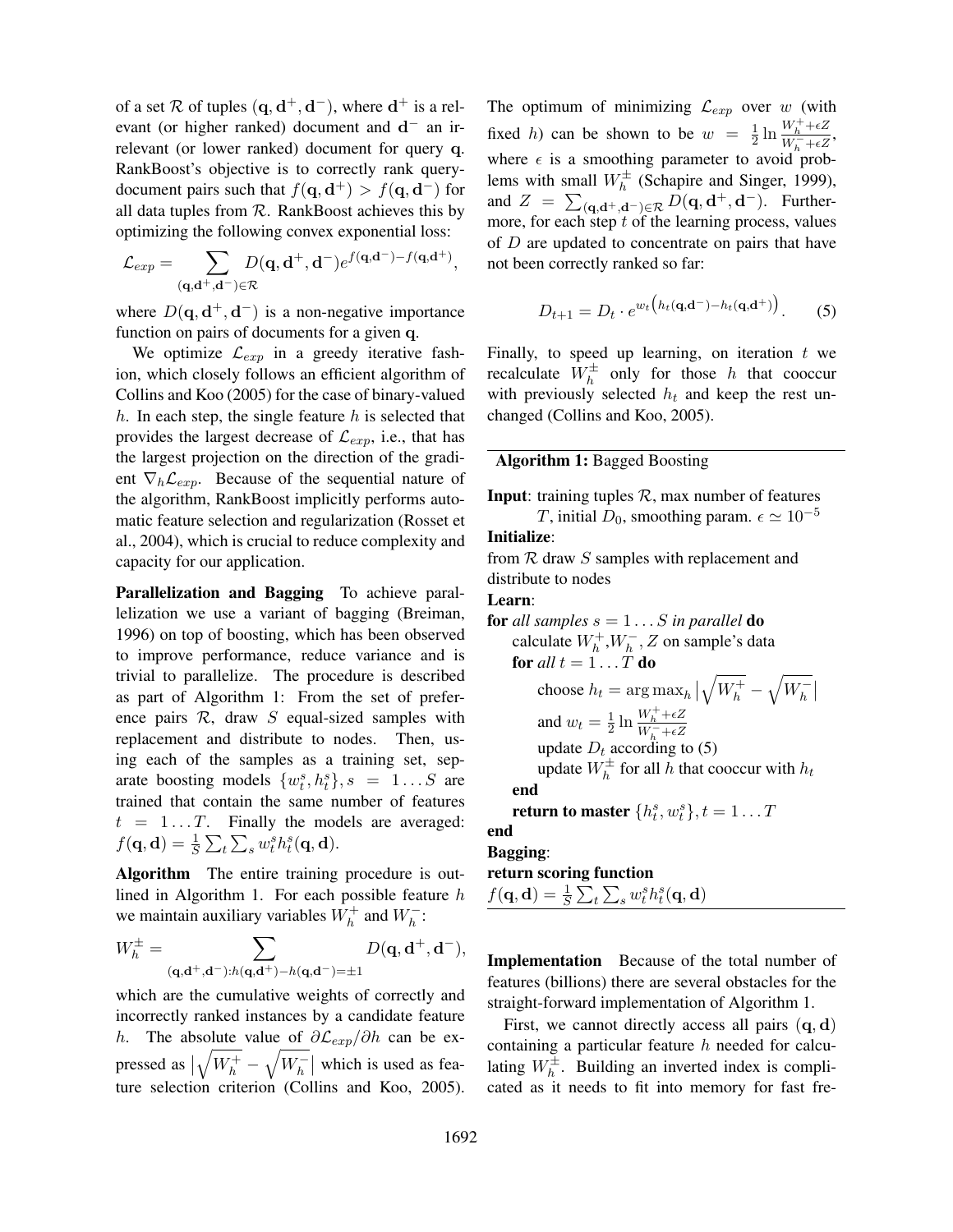quent access<sup>8</sup>. We resort to the on-the-fly creation of the cross-product space of features, following prior work by Grangier and Bengio (2008) and Goel et al. (2008). That is, while processing a pair  $(q, d)$ , we update  $W_h^{\pm}$  for all h found for the pair.

Second, even if the explicit representation of all features is avoided by on-the-fly feature construction, we still need to keep all  $W_h^{\pm}$  in addressable RAM. To achieve that we use hash kernels (Shi et al., 2009) and map original features into b-bit integer hashes. The values  $W_{h'}^{\pm}$  for new, "hashed", features h' become  $W_{h'}^{\pm} = \sum_{h:HASH(h)=h'}^{\infty} W_h^{\pm}$ . We used the MurmurHash3 function on the UTF-8 representations of features and  $b = 30$  (resulting in more than 1 billion distinct hashes).

#### 4 Model Combination by Borda Counts

SMT-based approaches to CLIR and our boosting approach have different strengths. The SMT-based approaches produce fluent translations that are useful for matching general passages written in natural language. Both baseline SMT-based approaches presented above are agnostic of the ultimate retrieval task and are not specifically adapted for it. The boosting method, on the other hand, learns domainspecific word associations that are useful to discern relevant from irrelevant documents. In order to combine these orthogonal sources of information in a way that democratically respects each approach we use Borda Counts, i.e., a consensus-based voting procedure that has been successfully employed to aggregate ranked lists of documents for metasearch (Aslam and Montague, 2001).

We implemented a weighted version of the Borda Count method where each voter has a fixed amount of voting points which she is free to distribute among the candidates to indicate the amount of preference she is giving to each of them. In the case of retrieval, for each q, the candidates are the scored documents in the retrieved subset of the whole document set. The aggregate score  $f_{agg}$  for two rankings  $f_1(\mathbf{q}, \mathbf{d})$ 

and  $f_2(\mathbf{q}, \mathbf{d})$  for all  $(\mathbf{q}, \mathbf{d})$  in the test set is then:

$$
f_{agg}(\mathbf{q}, \mathbf{d}) = \kappa \frac{f_1(\mathbf{q}, \mathbf{d})}{\sum_{\mathbf{d}} f_1(\mathbf{q}, \mathbf{d})} + (1 - \kappa) \frac{f_2(\mathbf{q}, \mathbf{d})}{\sum_{\mathbf{d}} f_2(\mathbf{q}, \mathbf{d})}.
$$

In practice, the normalizations sum over the top  $K$ retrieved documents. If a document is present only in the top- $K$  list of one system, its score is considered zero for the other system. The aggregated scores  $f_{aqq}(\mathbf{q}, \mathbf{d})$  are sorted in descending order and top  $K$  scores are kept for evaluation.

Using the terminology proposed by Belkin et al. (1995), combining several systems' scores with Borda Counts can be viewed as the "data fusion" approach to IR, that merges outputs of the systems, while the PSQ baseline is an example of the "query combination" approach that extends the query at the input. Both techniques were earlier found to have similar performance in CLIR tasks based on direct translation, with a preference for the data fusion approach (Jones and Lam-Adesina, 2002).

## 5 Translation and Ranking Data

### 5.1 Parallel Translation Data

For Japanese-to-English patent translation we used data provided by the organizers of the NTCIR $9$ workshop for the JP-EN PatentMT subtask. In particular, we used the data provided for NTCIR-7 (Fujii et al., 2008), consisting of 1.8 million parallel sentence pairs from the years 1993-2002 for training. For parameter tuning we used the development set of the NTCIR-8 test collection, consisting of 2,000 sentence pairs. The data were extracted from the description section of patents published by the Japanese Patent Office (JPO) and the United States Patent and Trademark Office (USPTO) by the method described in Utiyama and Isahara (2007).

Japanese text was segmented using the MeCab<sup>10</sup> toolkit. Following Feng et al. (2011), we applied a modified version of the compound splitter described in Koehn and Knight (2003) to katakana terms, which are often transliterations of English compound words. As these are usually not split by MeCab, they can cause a large number of out-ofvocabulary terms.

<sup>&</sup>lt;sup>8</sup>It is possible to construct separate query and document inverted indices and intersect them on the fly to determine the set of documents that contains some pair of words. In practice, however, we found the overhead of set intersection during each feature access prohibitive.

<sup>9</sup>http://research.nii.ac.jp/ntcir/ntcir/ <sup>10</sup>https://code.google.com/p/mecab/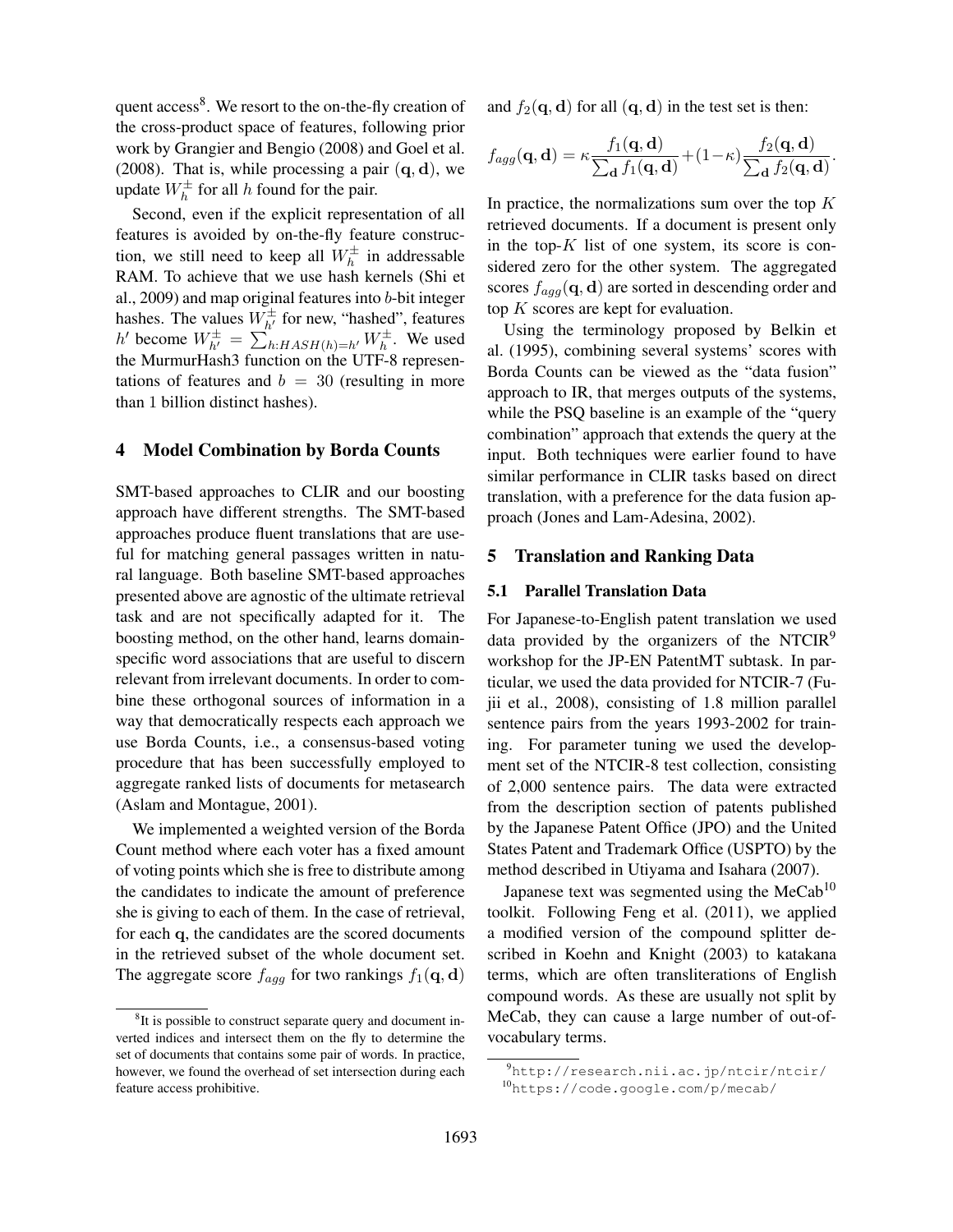|       |         | #queries #relevant | #unique docs |
|-------|---------|--------------------|--------------|
| train | 107,061 | 1,422,253          | 888,127      |
| dev   | 2,000   | 26,478             | 25,669       |
| test  | 2,000   | 25,173             | 24,668       |

Table 1: Statistics of ranking data.

For the English side of the training data, we applied a modified version of the tokenizer included in the Moses scripts. This tokenizer relies on a list of non-breaking prefixes which mark expressions that are usually followed by a "." (period). We customized the list of prefixes by adding some abbreviations like "Chem", "FIG" or "Pat", which are specific to patent documents.

## 5.2 Ranking Data from Patent Citations

Graf and Azzopardi (2008) describe a method to extract relevance judgements for patent retrieval from patent citations. The key idea is to regard patent documents that are cited in a query patent, either by the patent applicant, or by the patent examiner or in a patent office's search report, as relevant for the query patent. Furthermore, patent documents that are related to the query patent via a patent family relationship, i.e., patents granted by different patent authorities but related to the same invention, are regarded as relevant. We assign three integer relevance levels to these three categories of relationships, with highest relevance (3) for family patents, lower relevance for patents cited in search reports by patent examiners (2), and lowest relevance level (1) for applicants' citations. We also include all patents which are in the same patent family as an applicant or examiner citation to avoid false negatives. This methodology has been used to create patent retrieval data at  $CLEF-IP<sup>11</sup>$  and proved very useful to automatically create a patent retrieval dataset for our experiments.

For the creation of our dataset, we used the  $MAREC<sup>12</sup>$  citation graph to extract patents in citation or family relation. Since the Japanese portion of the MAREC corpus only contains English abstracts, but not the Japanese full texts, we merged the patent documents in the NTCIR-10 test collection described above with the Japanese (JP) section

of MAREC. Title, abstract, description and claims were added to the MAREC-JP data if the document was available in NTCIR. In order to keep parallel data for SMT training separate from ranking data, we used only data from the years 2003-2005 to extract training data for ranking, and two small datasets of 2,000 queries each from the years 2006- 2007 for development and testing. Table 1 gives an overview over the data used for ranking. For development and test data, we randomly added irrelevant documents from the NTCIR-10 collection until we obtained two pools of 100,000 documents. The necessary information to reproduce the exact train, development and test data samples is downloadable from authors' webpage $^{13}$ .

The experiments reported here use only the abstract of the Japanese and English patents in our training, development and test collection.

## 6 Experiments

### 6.1 System Development

System development and evaluation in our experiments was done on the ranking data described in the previous section (see Table 1). We report Mean Average Precision (MAP) scores, using the trec eval (ver. 8.1) script from the TREC evaluation campaign<sup>14</sup>, with a limit of top  $K = 1,000$  retrieved documents for each query. Furthermore, we use the Patent Retrieval Evaluation Score (PRES)<sup>15</sup> introduced by Magdy and Jones (2010). This metric accounts for both precision and recall. In the study by Magdy and Jones (2010), PRES agreed with MAP in almost 80% of cases, and both agreed on the ranks of the best and the worst IR system. Both MAP and PRES scores are reported in the same range  $[0, 1]$ , and  $0.01$  stands for 1 MAP (PRES) point. Statistical significance of pairwise system comparisons was assessed using the paired randomization test (Noreen, 1989; Smucker et al., 2007).

For each system, optimal meta-parameter settings were found by choosing the configuration with highest MAP score on the development set. These results

<sup>11</sup>http://www.ifs.tuwien.ac.at/˜clef-ip/

<sup>12</sup>http://www.ifs.tuwien.ac.at/imp/marec. shtml

<sup>13</sup>http://www.cl.uni-heidelberg.de/

statnlpgroup/boostclir

<sup>14</sup>http://trec.nist.gov/trec\_eval

<sup>15</sup>http://www.computing.dcu.ie/˜wmagdy/ Scripts/PRESeval.htm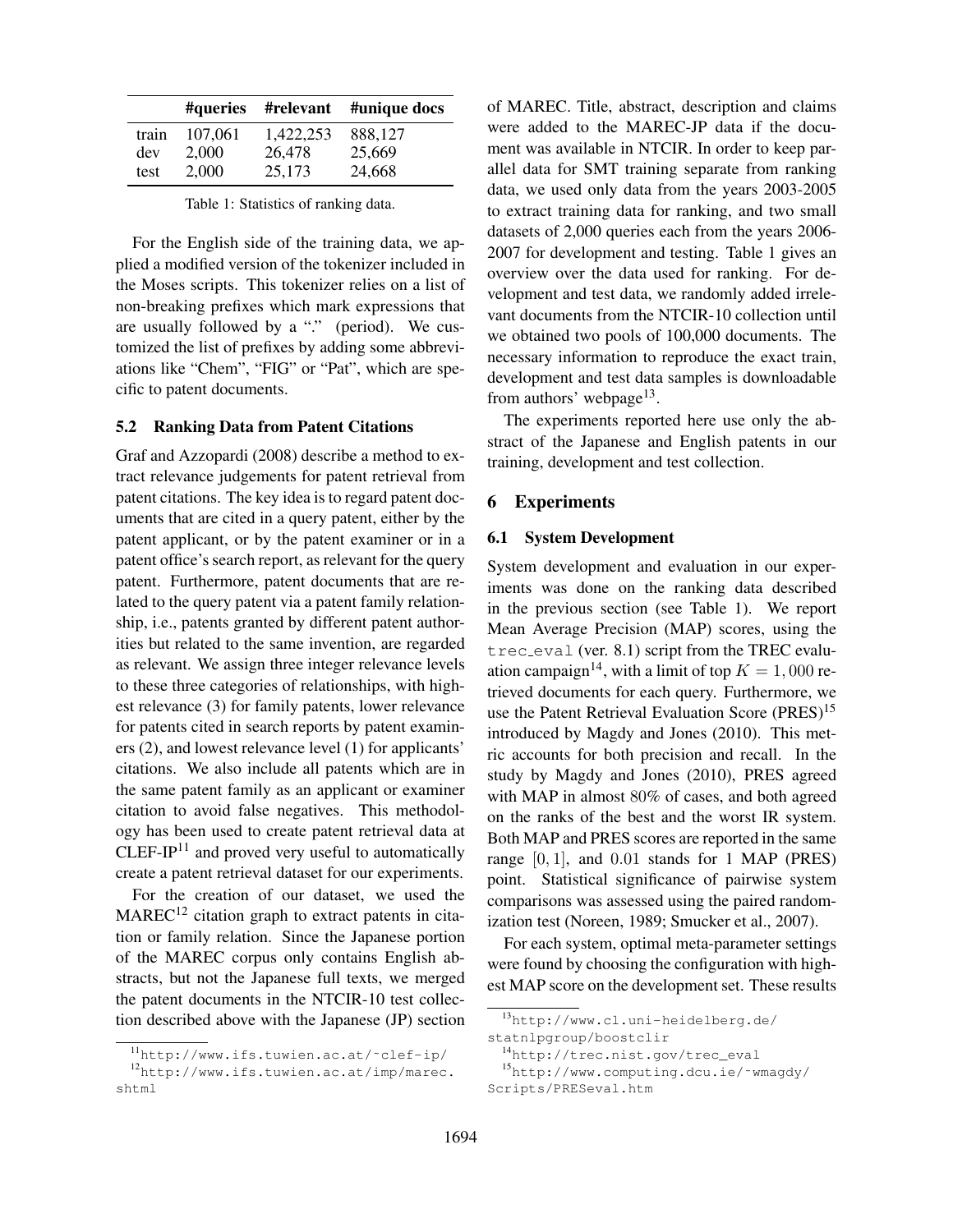|                                              |                  | MAP                  | <b>PRES</b>      |                       |
|----------------------------------------------|------------------|----------------------|------------------|-----------------------|
| method                                       | dev              | test                 | dev              | test                  |
| 1 <sub>D</sub> T                             | 0.2636           | 0.2555               | 0.5669           | 0.5681                |
| 2 PSQ lexical table<br>3 PSO $n$ -best table | 0.2520<br>0.2698 | 0.2444<br>0.2659     | 0.5445<br>0.5789 | 0.5498<br>0.5851      |
| $Boost-1g$<br>$Boost-2g$                     | 0.2064<br>0.2526 | 1230.1982<br>30.2474 | 0.5850<br>0.6900 | 120.6122<br>1230.7196 |

Table 2: MAP and PRES scores for CLIR methods (best configurations) on the development and test sets. Prefixed numbers denote statistical significance of a pairwise comparison with the baseline indicated by the superscript. For example, the bottom right result shows that Boost-2g is significantly better than DT (method 1), PSQ lexical table (method 2) and PSQ  $n$ -best table (method 3).

(together with PRES results) are shown in the second and fourth column of Table 2.

The direct translation approach (DT) was developed in three configurations: no stopword filtering, small stopword list (52 words) and a large stopword list (543 words). The last configuration achieved the highest score (MAP 0.2636).

The probabilistic structured query (PSQ) approach was developed using the lexical translation table and the translation table estimated on the decoder's n-best list, both optionally pruned with a variable lower  $p<sub>L</sub>$  and cumulative  $p<sub>C</sub>$  threshold on the word pair probability in the table (Section 3.2). A further meta-parameter of PSQ was whether to use standard or unique  $n$ -best lists. Finally, all variants were coupled with the same stopword filters as in the DT approach. The configurations that achieved the highest scores were: MAP 0.2520 for PSQ with a lexical table ( $p_L = 0.01, p_C = 0.95$ , no stopword filtering), and MAP 0.2698 for PSQ with a translation table estimated on the *n*-best list ( $p<sub>L</sub>$  =  $0.005, p_C = 0.95$ , large stopword list). Interpolating between lexical and  $n$ -best tables did not improve results in our experiments, thus we set  $\lambda = 1$ in equation (4).

Each SMT-based system was run with 4 different MERT optimizations, leading to variations of less than 1 MAP point for each system. The best configurations for DT and PSQ on the development set were fixed and used for evaluation on the test set.

Training of the boosting approach (Boost) was done in parallel on bootstrap samples from the training data. First, a query q (i.e., a Japanese abstract) was sampled uniformly from all training queries.

|                               | MAP    |           | <b>PRES</b> |           |
|-------------------------------|--------|-----------|-------------|-----------|
| method                        | dev    | test      | dev         | test      |
| $DT + PSO n$ -best            | 0.2778 | $*0.2726$ | 0.5884      | $*0.5942$ |
| $DT + Boost-1g$               | 0.2778 | $*0.2728$ | 0.6157      | $*0.6225$ |
| $DT + Boost-2g$               | 0.3309 | $*0.3300$ | 0.7132      | $*0.7279$ |
| PSO lexical $+$ Boost-1g      | 0.2695 | $*0.2653$ | 0.6068      | $*0.6131$ |
| PSO lexical $+$ Boost-2g      | 0.3215 | $*0.3187$ | 0.7071      | $*0.7240$ |
| PSO <i>n</i> -best + Boost-1g | 0.2863 | $*0.2850$ | 0.6309      | $*0.6402$ |
| PSO <i>n</i> -best + Boost-2g | 0.3439 | $*0.3416$ | 0.7212      | $*0.7376$ |

Table 3: MAP and PRES scores of the aggregated models on the development and test sets. Development scores correspond to peaks in Figures 1 and 3, respectively, for MAP and PRES; test scores are given for the  $\kappa$ 's delivering these peaks on the development set. Prefixed ∗ indicates statistical significance of the result difference between aggregated system and the respective translationbased system used in the aggregation.

Then we sampled independently and uniformly a relevant document  $d^+$  (i.e., an English abstract) from the English patents marked relevant for the Japanese patent, and a random document  $\mathbf{d}^-$  from the whole pool of English patent abstracts. If  $d^$ had a relevance score greater or equal to the relevance score of  $d^+$ , it was resampled. The initial importance weight  $D_0$  for a triplet  $(\mathbf{q}, \mathbf{d}^+, \mathbf{d}^-)$  was set to the positive difference in relevance scores for  $d^+$ and  $\mathbf{d}^-$ . Each bootstrap sample consisted of 10 pairs of documents for each of 10, 000 queries, resulting in 100, 000 training instances per sample.

The Boost approach was developed for uni-gram and combined uni- and bi-gram versions. We observed that the performance of the Boost method continuously improved with the number of iterations  $T$  and with the number of samples  $S$ , but saturated at about 15-20 samples without visible over-fitting in the tested range of  $T$ . Therefore we arbitrarily stopped training after obtaining 5, 000 features per sample, and used 35 samples for uni-gram version and 65 samples for the combined bi-gram version, resulting in models with 104K and 172K unique features, respectively. The optimal values for the passthrough weight  $\beta$  were found to be 0.3 and 0.2 for the uni-gram and bi-gram models on the development set. The best configuration of uni-gram and bi-gram model achieved MAP scores of 0.2064 and 0.2526 the development set. Using stopword filters during training did not improve the results here.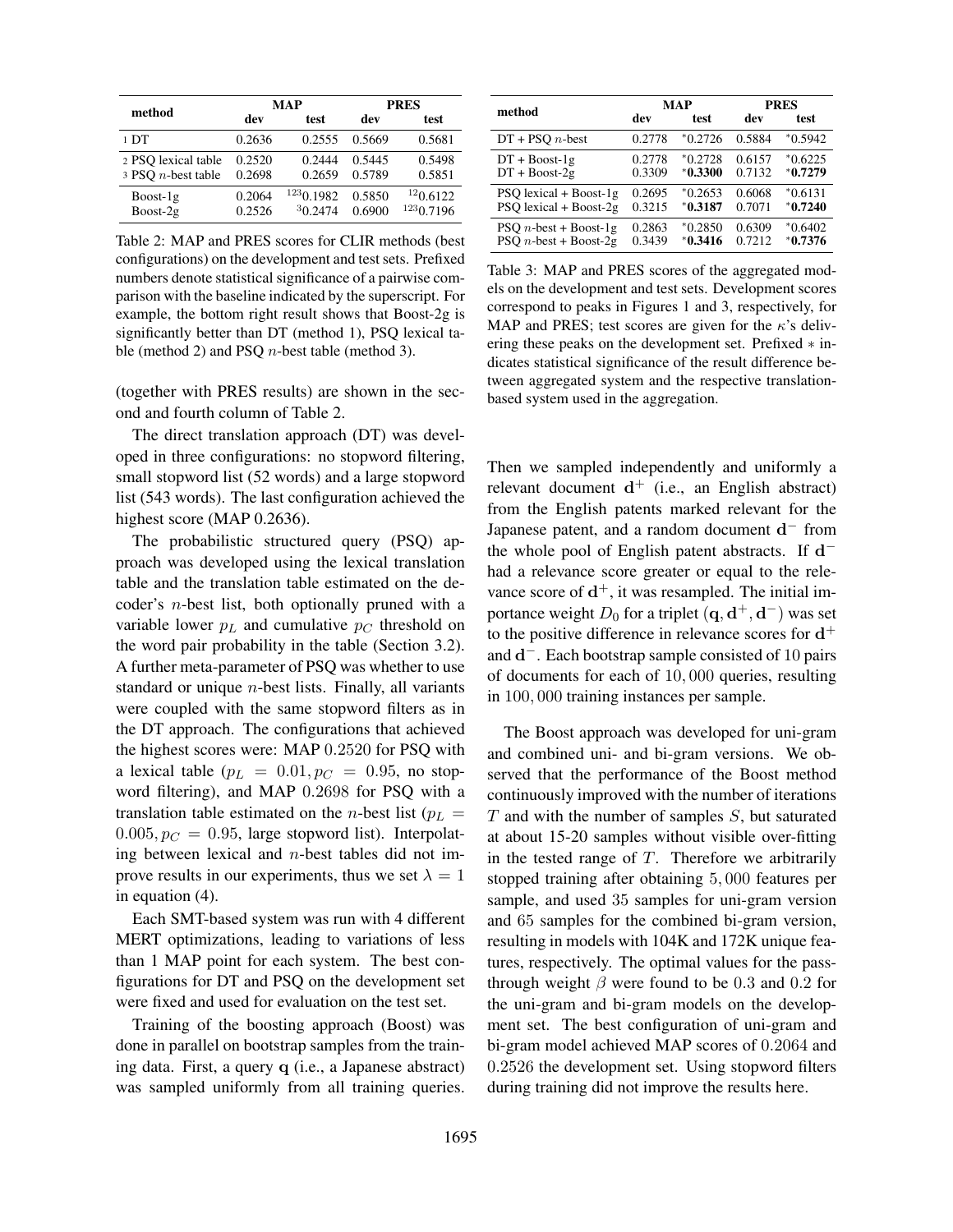

Figure 1: MAP rank aggregation for combinations of the bi-gram boosting and the baselines on the dev set.



Figure 3: PRES rank aggregation for combinations of the bi-gram boosting and the baselines on the dev set.

#### 6.2 Testing and Model Combination

The third and the fifth columns of Table 2 give a comparison of the MAP scores of the baseline approaches and the Boost model evaluated individually on the test set. Each score corresponds to the best configuration found on the development set. We see that the PSQ approach using  $n$ -best lists for projection outperforms all other methods in terms of MAP, but loses to both Boost approaches when evaluated with PRES. Direct translation is about 1 MAP point lower than PSQ n-best; Boost with combined uni- and bi-grams is another 0.8 MAP points worse, but is better in terms of PRES, especially for the bigram version. Given the fact that the complex SMT system behind the direct translation and PSQ approach is trained and tuned on very large in-domain datasets, the performance of the bare phrase table induced by the Boost method is respectable.



Figure 2: MAP rank aggregation for the bi-gram boosting and the "PSQ n-best table" approach on dev and test sets.

Our best results are obtained by a combination of the orthogonal information sources of the SMT and the Boost approaches. We evaluated the Borda Count aggregation scheme on the development data in order to find the optimal value for  $\kappa \in [0, 1]$ . The interpolation was done for the best combined uniand bi-gram boosting model with the best variants of the DT and PSQ approaches. As can be seen from Figures 1 and 3, rank aggregation by Borda Count outperforms both individual approaches by a large margin. Figure 2 verifies that the results are transferable from the development set to the test set. The best performing system combination on the development data is also optimal on the test data.

Table 3 shows the retrieval performance of the best baseline model (PSQ n-best) combined with the best Boost model (bi-gram), with an impressive gain of over 7 MAP points (15 PRES points) over the best individual baseline result from Table 2. Even when, according to the PRES measure (Figure 3), the Boost-2g system is better on its own, injecting complementary information from the PSQ or DT approach still contributes several points. Similar gains are obtained by model combination of the DT approach with the best Boost model. However, a combination of the SMT-based CLIR approaches DT and PSQ barely improved results over the best input model. In summary, aggregating rankings is helpful for orthogonal systems, but not for systems including similar information.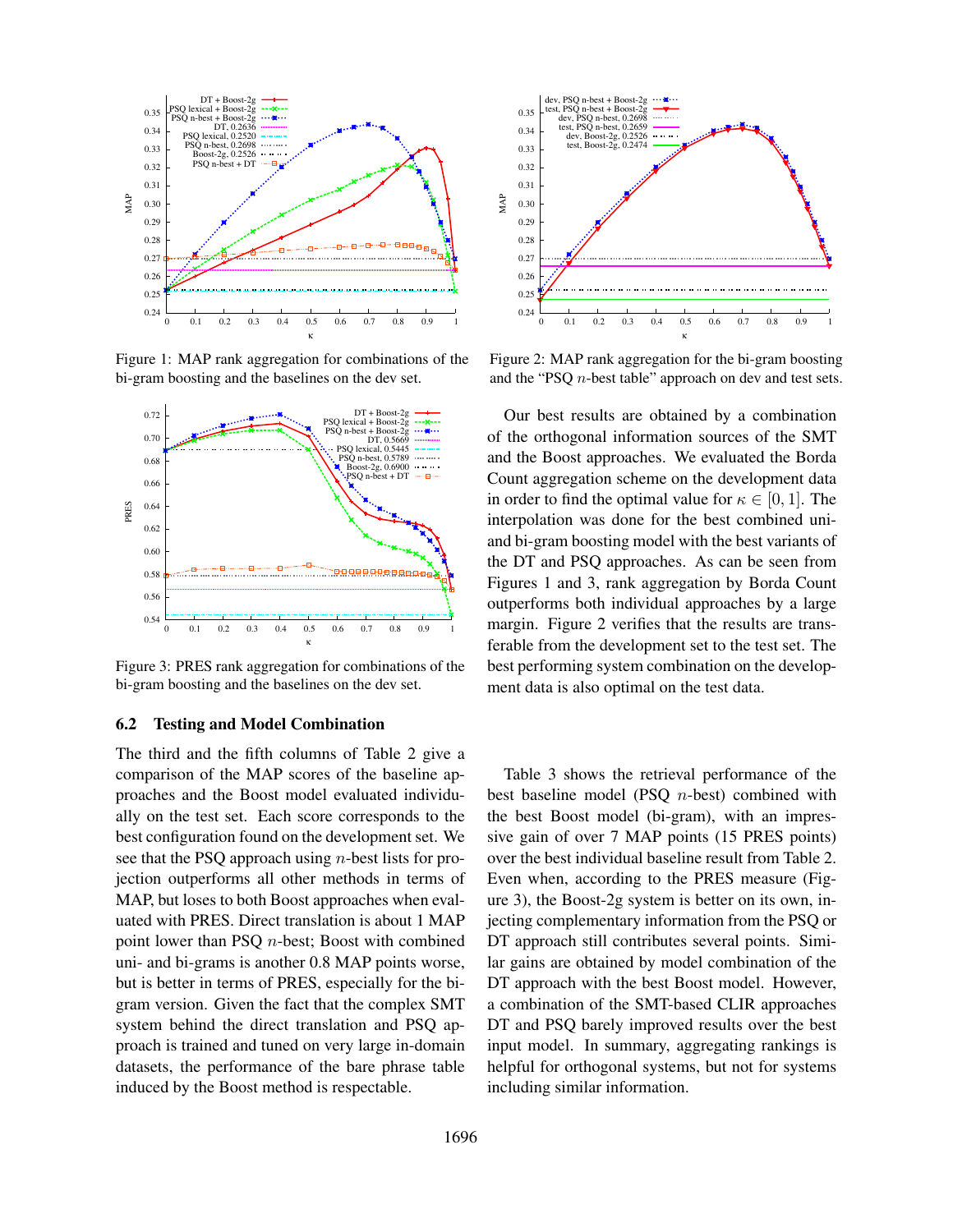#### 6.3 Analysis

Table 4 lists some of the top-200 selected features for the boosting approach (the most common translation of the Japanese term is put in subscript).

We see that the direct ranking approach is able to penalize uni- and bi-gram cooccurrences that are harmful for retrieval by assigning them a negative weight, e.g., the pairing of 解決resolution with *image*. Pairs of uni- and bi-grams that are useful for retrieval are boosted by positive weights, e.g., the pair 圧縮compression,機machine and *compressor* captures an important compound. Further examples, not shown in the table, are matches of the same source (target) *n*-gram with several different target (source) *n*grams, e.g., the Japanese term 画像image is paired not only with its main translation, but also with dozens of related notions: *video*, *picture*, *scanning*, *printing*, *photosensitive*, *pixel*, *background* etc. This has a query expansion effect that is not possible in systems that use one translation or a small list of  $n$ best translations. In addition, associations of source  $n$ -grams with overlapping target  $n$ -grams help boost the final score: e.g., the same term  $\mathbb{E}|\mathcal{R}_{\text{image}}|$  is positively paired with target bi-grams as {*an,original*}, {*original,image*} and {*image,for*}. This has the effect of compensating for the lack of handling phrase overlaps in an SMT decoder.

## 7 Conclusion

We presented a boosting approach to induce a table of bilingual  $n$ -gram correspondences by direct preference learning on relevance rankings. This table can be seen as a phrase table that encodes wordbased information that is orthogonal and complementary to the information in standard translationbased CLIR approaches. We compared our boosting approach to very competitive CLIR baselines that use a complex SMT system trained and tuned on large in-domain datasets. Furthermore, our patent retrieval setup gives SMT-based approaches an advantage in that queries consist of several normallength sentences, as opposed to the short queries common to web search. Despite this and despite the tiny size (about 170K parameters) of the boosting phrase table, compared to standard SMT phrase tables, this approach reached performance similar to direct translation using a full SMT model in terms

| t   | $h_t$ (uni- & bi-grams)                                      | $w_t$   |
|-----|--------------------------------------------------------------|---------|
| 1   | 層 <sub>laver</sub> - layer                                   | 1.29    |
| 2   | データ <sub>data</sub> - data                                   | 1.13    |
| 3   | 回路 <sub>circuit</sub> - circuit                              | 1.13    |
| 76  | $\mathcal{C}_{in}$ - voltage                                 | $-0.39$ |
| 77  | 導 <sub>guide</sub> ,電 <sub>power</sub> - conductive          | 1.25    |
| 81  | 解決 <sub>resolution</sub> - image                             | $-0.25$ |
| 99  | 変速 <sub>speed</sub> - transmission                           | 1.68    |
| 100 | 液晶 <sub>LCD</sub> - liquid,crystal                           | 1.73    |
| 123 | $\mathcal{T}_{power}$ - force                                | 0.91    |
| 124 | 圧縮 <sub>compression</sub> ,機 <sub>machine</sub> - compressor | 2.83    |
| 132 | ケーブル <sub>cable</sub> - cable                                | 1.81    |
| 133 | 超 <sub>hyper</sub> ,音波 <sub>sound wave</sub> - ultrasonic    | 3.34    |
| 169 | 粒子 <sub>particle</sub> - particles                           | 1.57    |
| 170 | 算出 <sub>calculation</sub> - for,each                         | 1.14    |
| 184 | $\Box - \partial_{\rm rotor}$ - rotor                        | 2.01    |
| 185 | 検出 <sub>detection</sub> ,器 <sub>vessel</sub> - detector      | 1.43    |

Table 4: Examples of the features found by boosting.

of MAP, and was significantly better in terms of PRES. Overall, we obtained the best results by a model combination using consensus- based voting where the best SMT-based approach was combined with the boosting phrase table (gaining more than 7 MAP or 15 PRES points). We attribute this to the fact that the boosting approach augments SMT approaches with valuable information that is hard to get in approaches that are agnostic about the ranking data and the ranking task at hand.

The experimental setup presented in this paper uses relevance links between patent abstracts as ranking data. While this technique is useful to develop patent retrieval systems, it would be interesting to see if our results transfer to patent retrieval scenarios where full patent documents are used instead of only abstracts, or to standard CLIR scenarios that use short search queries in retrieval.

#### Acknowledgements

The research presented in this paper was supported in part by DFG grant "Cross-language Learning-to-Rank for Patent Retrieval". We would like to thank Eugen Ruppert for his contribution to the ranking data construction.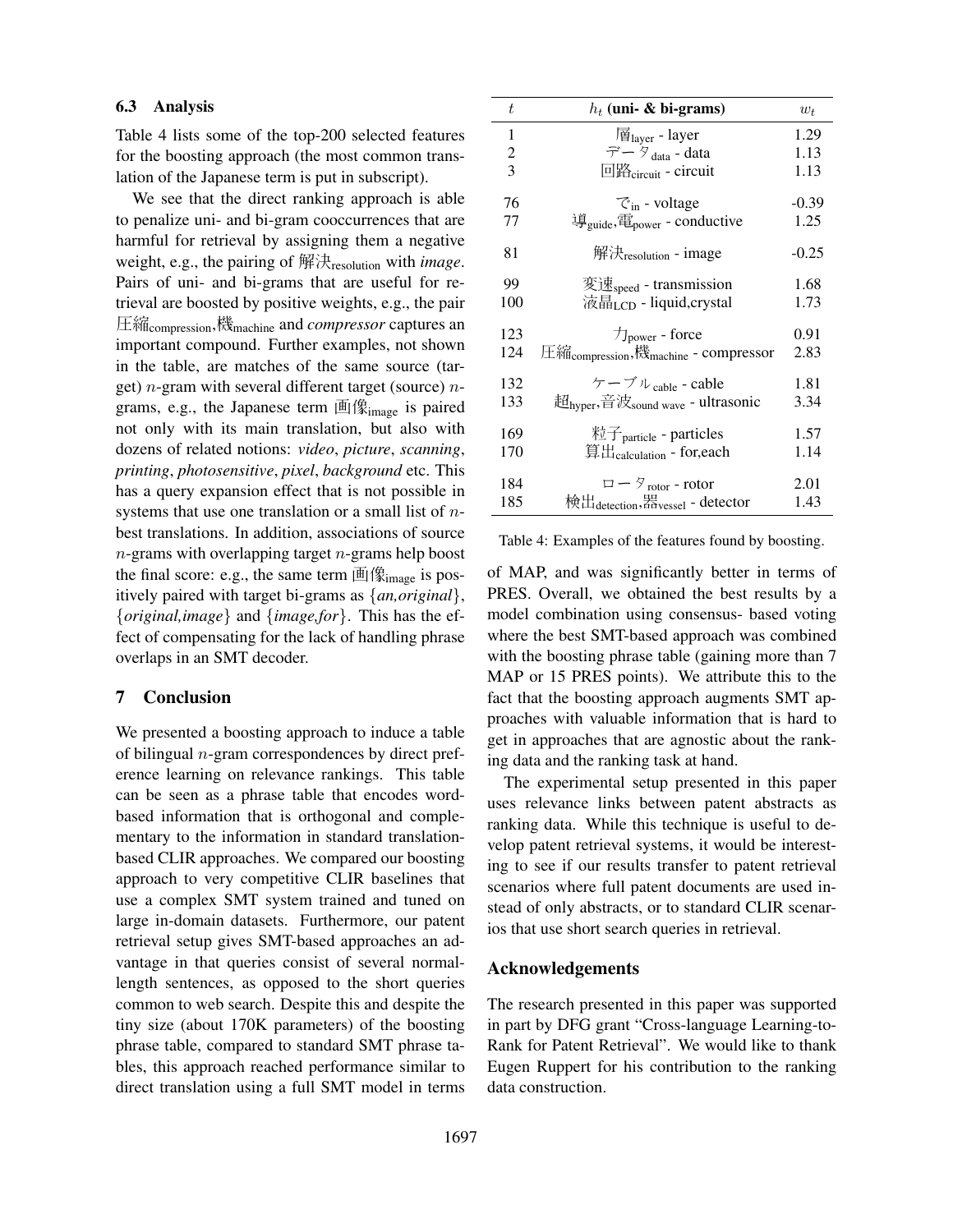## References

- Javed A. Aslam and Mark Montague. 2001. Models for metasearch. In *Proceedings of the ACM SIGIR Conference on Research and Development in Information Retrieval (SIGIR'01)*, New Orleans, LA.
- Bing Bai, Jason Weston, David Grangier, Ronan Collobert, Kunihiko Sadamasa, Yanjun Qi, Olivier Chapelle, and Kilian Weinberger. 2010. Learning to rank with (a lot of) word features. *Information Retrieval Journal*, 13(3):291–314.
- Lisa Ballesteros and W. Bruce Croft. 1998. Resolving ambiguity for cross-language retrieval. In *Proceedings of the ACM SIGIR Conference on Research and Development in Information Retrieval (SIGIR'98)*, Melbourne, Australia.
- Nicholas J. Belkin, Paul Kantor, Edward A. Fox, and Joseph A. Shaw. 1995. Combining the evidence of multiple query representations for information retrieval. *Inf. Process. Manage.*, 31(3):431–448.
- Leo Breiman. 1996. Bagging predictors. *Journal of Machine Learning Research*, 24:123–140.
- Kevin Canini, Tushar Chandra, Eugene Ie, Jim McFadden, Ken Goldman, Mike Gunter, Jeremiah Harmsen, Kristen LeFevre, Dmitry Lepikhin, Tomas Lloret Llinares, Indraneel Mukherjee, Fernando Pereira, Josh Redstone, Tal Shaked, and Yoram Singer. 2010. Sibyl: A system for large scale machine learning. In *LADIS: The 4th ACM SIGOPS/SIGACT Workshop on Large Scale Distributed Systems and Middleware*, Zurich, Switzerland.
- Xi Chen, Bing Bai, Yanjun Qi, Qihang Ling, and Jaime Carbonell. 2010. Learning preferences with millions of parameters by enforcing sparsity. In *Proceedings of the IEEE International Conference on Data Mining (ICDM'10)*, Sydney, Australia.
- David Chiang. 2007. Hierarchical phrase-based translation. *Computational Linguistics*, 33(2):201–228.
- Jeffrey Chin, Maureen Heymans, Alexandre Kojoukhov, Jocelyn Lin, and Hui Tan. 2008. Cross-language information retrieval. Patent Application. US 2008/0288474 A1.
- Michael Collins and Terry Koo. 2005. Discriminative reranking for natural language parsing. *Computational Linguistics*, 31(1):25–69.
- Michael Collins, Robert E. Schapire, and Yoram Singer. 2002. Logistic regression, AdaBoost and Bregman distances. *Journal of Machine Learning Research*, 48(1-3):253–285.
- Kareem Darwish and Douglas W. Oard. 2003. Probabilistic structured query methods. In *Proceedings. of the ACM SIGIR Conference on Research and Development in Information Retrieval (SIGIR'03)*, Toronto, Canada.
- Chris Dyer, Adam Lopez, Juri Ganitkevitch, Jonathan Weese, Ferhan Ture, Phil Blunsom, Hendra Setiawan, Vladimir Eidelman, and Philip Resnik. 2010. cdec: A decoder, alignment, and learning framework for finitestate and context-free translation models. In *Proceedings of the ACL 2010 System Demonstrations*, Uppsala, Sweden.
- Minwei Feng, Christoph Schmidt, Joern Wuebker, Stephan Peitz, Markus Freitag, and Hermann Ney. 2011. The RWTH Aachen system for NTCIR-9 PatentMT. In *Proceedings of the NTCIR-9 Workshop*, Tokyo, Japan.
- Yoav Freund, Ray Iyer, Robert E. Schapire, and Yoram Singer. 2003. An efficient boosting algorithm for combining preferences. *Journal of Machine Learning Research*, 4:933–969.
- Atsushi Fujii, Masao Utiyama, Mikio Yamamoto, and Takehito Utsuro. 2008. Overview of the patent translation task at the NTCIR-7 workshop. In *Proceedings of NTCIR-7 Workshop Meeting*, Tokyo, Japan.
- Yasser Ganjisaffar, Rich Caruana, and Cristina Videira Lopes. 2011. Bagging gradient-boosted trees for high precision, low variance ranking models. In *Proceedings of the ACM SIGIR Conference on Research and Development in Information Retrieval (SIGIR'11)*, Beijing, China.
- Jianfeng Gao, Jian-Yun Nie, Endong Xun, Jian Zhang, Ming Zhou, and Changning Huang. 2001. Improving query translation for cross-language information retrieval using statistical models. In *Proceedings of the ACM SIGIR Conference on Research and Development in Information Retrieval (SIGIR'01)*, New Orleans, LA.
- Wei Gao, Cheng Niu, Jian-Yun Nie, Ming Zhou, Jian Hu, Kam-Fai Wong, and Hsiao-Wuen Hon. 2007. Crosslingual query suggestion using query logs of different languages. In *Proceedings of the ACM SIGIR Conference on Research and Development in Information Retrieval (SIGIR'07)*, Amsterdam, The Netherlands.
- Sharad Goel, John Langford, and Alexander L. Strehl. 2008. Predictive indexing for fast search. In *Advances in Neural Information Processing Systems*, Vancouver, Canada.
- Erik Graf and Leif Azzopardi. 2008. A methodology for building a patent test collection for prior art search. In *Proceedings of the 2nd International Workshop on Evaluating Information Access (EVIA)*, Tokyo, Japan.
- David Grangier and Samy Bengio. 2008. A discriminative kernel-based approach to rank images from text queries. *IEEE Transactions on Pattern Analysis and Machine Intelligence (PAMI)*, 30(8):1371–1384.
- Yunsong Guo and Carla Gomes. 2009. Ranking structured documents: A large margin based approach for